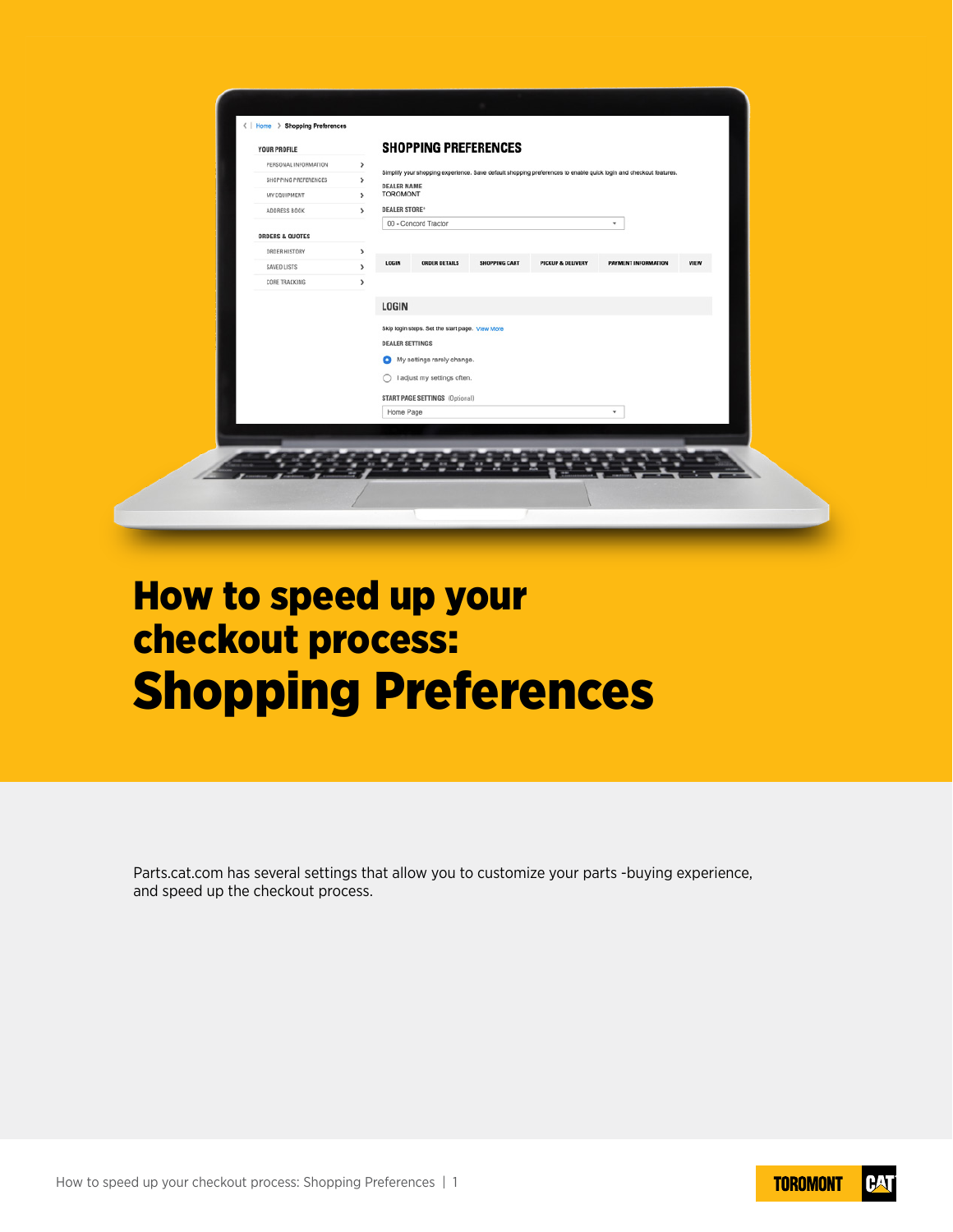

## **My Account Summary**

To access these settings, first sign in to Parts.cat.com, then click on your **username** on the top right of the top bar, and then click on **My Account Summary.**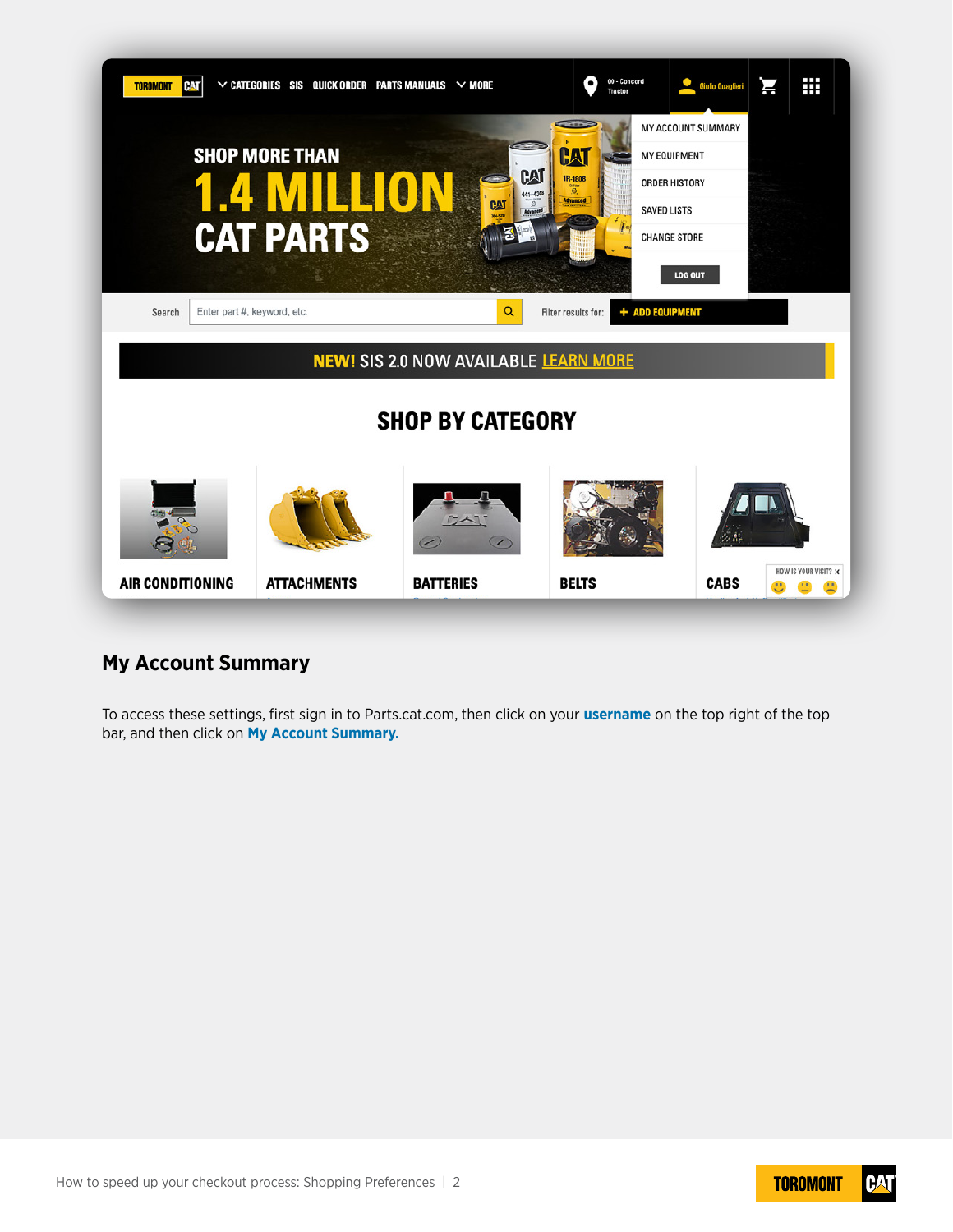|                             |                                                       |                                                                                                                                                                                                                                        | 00 - Concord<br>$\bullet$<br>Tractor                                                  | Giulio Quaglieri          | Н                                                                     | ₩                                                                                                                                   |
|-----------------------------|-------------------------------------------------------|----------------------------------------------------------------------------------------------------------------------------------------------------------------------------------------------------------------------------------------|---------------------------------------------------------------------------------------|---------------------------|-----------------------------------------------------------------------|-------------------------------------------------------------------------------------------------------------------------------------|
|                             |                                                       |                                                                                                                                                                                                                                        |                                                                                       |                           | Q                                                                     |                                                                                                                                     |
|                             |                                                       |                                                                                                                                                                                                                                        |                                                                                       |                           |                                                                       |                                                                                                                                     |
|                             |                                                       |                                                                                                                                                                                                                                        |                                                                                       |                           |                                                                       |                                                                                                                                     |
| $\rightarrow$               |                                                       |                                                                                                                                                                                                                                        |                                                                                       |                           |                                                                       |                                                                                                                                     |
| >                           |                                                       |                                                                                                                                                                                                                                        |                                                                                       |                           |                                                                       |                                                                                                                                     |
| $\lambda$                   |                                                       |                                                                                                                                                                                                                                        |                                                                                       |                           |                                                                       |                                                                                                                                     |
| ,                           |                                                       |                                                                                                                                                                                                                                        |                                                                                       |                           |                                                                       |                                                                                                                                     |
|                             |                                                       |                                                                                                                                                                                                                                        |                                                                                       |                           |                                                                       |                                                                                                                                     |
|                             |                                                       |                                                                                                                                                                                                                                        |                                                                                       |                           |                                                                       |                                                                                                                                     |
| $\rightarrow$               |                                                       |                                                                                                                                                                                                                                        |                                                                                       |                           |                                                                       |                                                                                                                                     |
| 4165292248<br>$\rightarrow$ |                                                       |                                                                                                                                                                                                                                        |                                                                                       |                           |                                                                       |                                                                                                                                     |
| >                           |                                                       |                                                                                                                                                                                                                                        |                                                                                       |                           |                                                                       |                                                                                                                                     |
|                             |                                                       |                                                                                                                                                                                                                                        |                                                                                       |                           |                                                                       |                                                                                                                                     |
|                             |                                                       |                                                                                                                                                                                                                                        |                                                                                       |                           |                                                                       |                                                                                                                                     |
|                             |                                                       |                                                                                                                                                                                                                                        |                                                                                       |                           |                                                                       |                                                                                                                                     |
| <b>SUPPORT</b>              |                                                       | <b>ACCOUNT</b>                                                                                                                                                                                                                         |                                                                                       |                           |                                                                       |                                                                                                                                     |
| Contact Us                  |                                                       | Shopping Cart                                                                                                                                                                                                                          |                                                                                       |                           |                                                                       |                                                                                                                                     |
| <b>Find Your Dealer</b>     |                                                       | My Account                                                                                                                                                                                                                             |                                                                                       |                           |                                                                       |                                                                                                                                     |
| <b>HELP CENTER</b>          |                                                       | <b>Order History</b>                                                                                                                                                                                                                   | ł,                                                                                    |                           |                                                                       |                                                                                                                                     |
|                             |                                                       | <b>Saved Lists</b>                                                                                                                                                                                                                     | J                                                                                     |                           |                                                                       |                                                                                                                                     |
|                             | Enter part #, keyword, etc.<br>toromont<br>3131 hwy 7 | available for your account.<br>PERSONAL INFORMATION /<br>Giulio Quaglieri<br>Concord ON CA L4K 5E1<br>gquaglieri@toromont.com<br>gquaglieri@toromont.com<br><b>RECENT ORDER HISTORY</b><br>No orders were found.<br>Warranty & Returns | $\vee$ categories SIS Quick order parts manuals $\vee$ more<br><b>WELCOME, GIULIO</b> | <b>MY ACCOUNT SUMMARY</b> | <b>CAT SOCIAL</b><br>f Facebook<br>tin LinkedIn<br>YouTube<br>Twitter | This is your account summary. Here, you may review your personal information, view your recent orders and manage additional options |

## **Shopping Preferences**

From the My Account Summary page, select **Shopping Preferences** on the left.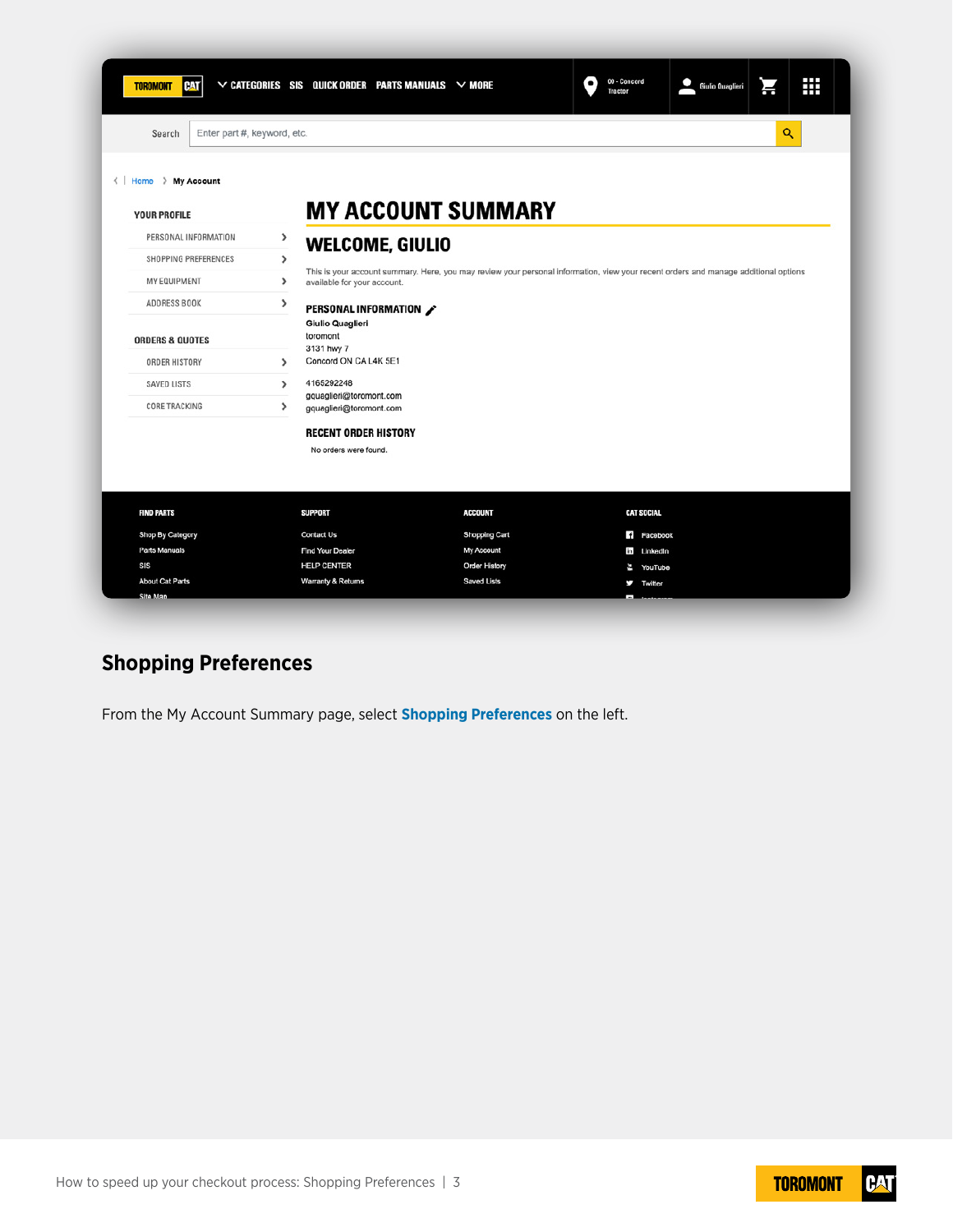| <b>YOUR PROFILE</b>        |               |                                                                           | <b>SHOPPING PREFERENCES</b>           |                      |                                                                                                                   |                         |             |
|----------------------------|---------------|---------------------------------------------------------------------------|---------------------------------------|----------------------|-------------------------------------------------------------------------------------------------------------------|-------------------------|-------------|
| PERSONAL INFORMATION       | >             |                                                                           |                                       |                      | Simplify your shopping experience. Save default shopping preferences to enable quick login and checkout features. |                         |             |
| SHOPPING PREFERENCES       | $\lambda$     | <b>DEALER NAME</b>                                                        |                                       |                      |                                                                                                                   |                         |             |
| MY EQUIPMENT               | $\mathcal{P}$ | <b>TOROMONT</b>                                                           |                                       |                      |                                                                                                                   |                         |             |
| ADDRESS BOOK               | $\lambda$     | <b>DEALER STORE*</b>                                                      |                                       |                      |                                                                                                                   |                         |             |
|                            |               |                                                                           | 00 - Concord Tractor                  |                      |                                                                                                                   | $\overline{\mathbf{v}}$ |             |
| <b>ORDERS &amp; QUOTES</b> |               |                                                                           |                                       |                      |                                                                                                                   |                         |             |
| ORDER HISTORY              | ,             | <b>LOGIN</b>                                                              | <b>ORDER DETAILS</b>                  | <b>SHOPPING CART</b> | <b>PICKUP &amp; DELIVERY</b>                                                                                      | PAYMENT INFORMATION     | <b>VIEW</b> |
| SAVED LISTS                | $\rightarrow$ |                                                                           |                                       |                      |                                                                                                                   |                         |             |
| CORE TRACKING              | ,             |                                                                           |                                       |                      |                                                                                                                   |                         |             |
|                            |               | <b>LOGIN</b>                                                              |                                       |                      |                                                                                                                   |                         |             |
|                            |               |                                                                           |                                       |                      |                                                                                                                   |                         |             |
|                            |               | Skip login steps. Set the start page. View More<br><b>DEALER SETTINGS</b> |                                       |                      |                                                                                                                   |                         |             |
|                            |               |                                                                           |                                       |                      |                                                                                                                   |                         |             |
|                            |               | o                                                                         | My settings rarely change.            |                      |                                                                                                                   |                         |             |
|                            |               | Ω                                                                         | I adjust my settings often.           |                      |                                                                                                                   |                         |             |
|                            |               |                                                                           | <b>START PAGE SETTINGS (Optional)</b> |                      |                                                                                                                   |                         |             |
|                            |               | Home Page                                                                 |                                       |                      |                                                                                                                   | $\mathbf{v}$            |             |
|                            |               |                                                                           | <b>LANGUAGE SETTINGS (Optional)</b>   |                      |                                                                                                                   |                         |             |
|                            |               |                                                                           | Select Default Language               |                      |                                                                                                                   | $\overline{\mathbf{v}}$ |             |
|                            |               |                                                                           |                                       |                      |                                                                                                                   |                         |             |
|                            |               |                                                                           |                                       |                      |                                                                                                                   |                         |             |

## **Login Settings**

At the top of this page are the dealer's settings. If you place orders with multiple dealers, multiple accounts, or multiple stores, this is where you can choose which of these should be selected by default when you log in.

Next on the page is the **Login** settings, which includes three options:.

The first, **Dealer Settings**, lets you choose to see the pop-up window to confirm your settings when you log in, or bypass it.

The second quick login option is **Start Page Settings**, which lets you choose which page should appear first after you log in: Home, SIS, Parts Manuals, or the Shopping Cart Quick Order pages.

The third option is to select your **Language Settings** for Parts.cat.com. Once configured, Parts.cat.com will open in the language of your choice after you login.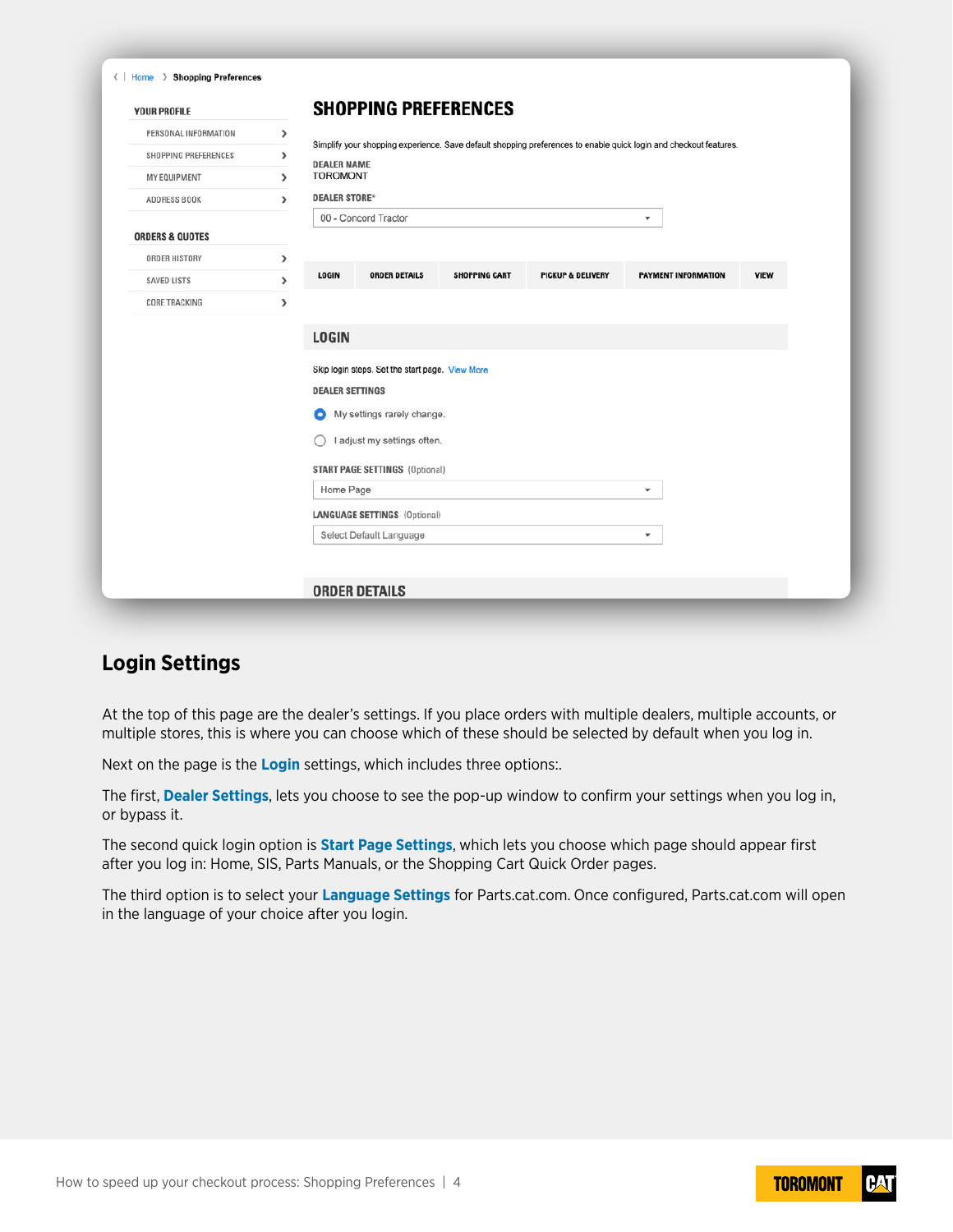| <b>LOGIN</b> | <b>ORDER DETAILS</b> | <b>SHOPPING CART</b>                       | <b>PICKUP &amp; DELIVERY</b>                                                                                         | PAYMENT INFORMATION |  |
|--------------|----------------------|--------------------------------------------|----------------------------------------------------------------------------------------------------------------------|---------------------|--|
|              |                      |                                            |                                                                                                                      |                     |  |
|              |                      | <b>ORDER DETAILS</b>                       |                                                                                                                      |                     |  |
|              |                      |                                            | Preset order details. Skip a step at checkout (Options vary by dealer) View More                                     |                     |  |
|              |                      | ALLOW EDITING OF ORDERED BY INFORMATION    |                                                                                                                      | െ                   |  |
|              |                      |                                            |                                                                                                                      |                     |  |
|              |                      | <b>SHOPPING CART</b>                       |                                                                                                                      |                     |  |
|              |                      |                                            |                                                                                                                      |                     |  |
|              |                      |                                            | Personalize and choose what you want to see on the shopping cart page View More                                      |                     |  |
|              |                      | ADD NOTES TO CART                          |                                                                                                                      | $\bullet$           |  |
|              |                      | DISPLAY ORDER INFORMATION ON CART          |                                                                                                                      | $\Box$              |  |
|              |                      | DISPLAY QUICK ORDER ON CART                |                                                                                                                      | െ                   |  |
|              |                      |                                            |                                                                                                                      |                     |  |
|              |                      | <b>PICKUP AND DELIVERY</b>                 |                                                                                                                      |                     |  |
|              |                      |                                            | Skip a step at checkout by selecting your Pickup or Delivery default information. (Options vary by dealer) View More |                     |  |
|              |                      | <b>SKIP PICKUP &amp; DELIVERY PAGE</b>     |                                                                                                                      | െ                   |  |
|              |                      | <b>FULFILLMENT</b>                         |                                                                                                                      |                     |  |
|              |                      | Pickup<br>ο                                |                                                                                                                      |                     |  |
|              |                      | <b>STORE ADDRESS</b>                       |                                                                                                                      |                     |  |
|              |                      | 3131 Highway 7 West<br>Concord, ON L4K 5E1 |                                                                                                                      |                     |  |
|              |                      | Canada                                     |                                                                                                                      |                     |  |

## **Order Details, Shopping Cart, Pickup and Delivery**

#### **Order Details**

You can enable or disable the option to edit the order by information.

#### **Shopping Cart**

You can enable Add Notes to Cart to show line item notes for each item in your cart.

If the Display Order Information in my Cart option is enabled, information such as Account number, Dealer Store, and Equipment Serial number will be displayed on your shopping cart page.

#### **Pickup and Delivery**

If all or most of your orders are completed the same way, save your pick-up or delivery choices and instructions, and/or add special instructions if needed, so they will already be populated for your next orders. When the Skip Pickup and Delivery page options are enabled, this step will be bypassed during the checkout process, saving you some time.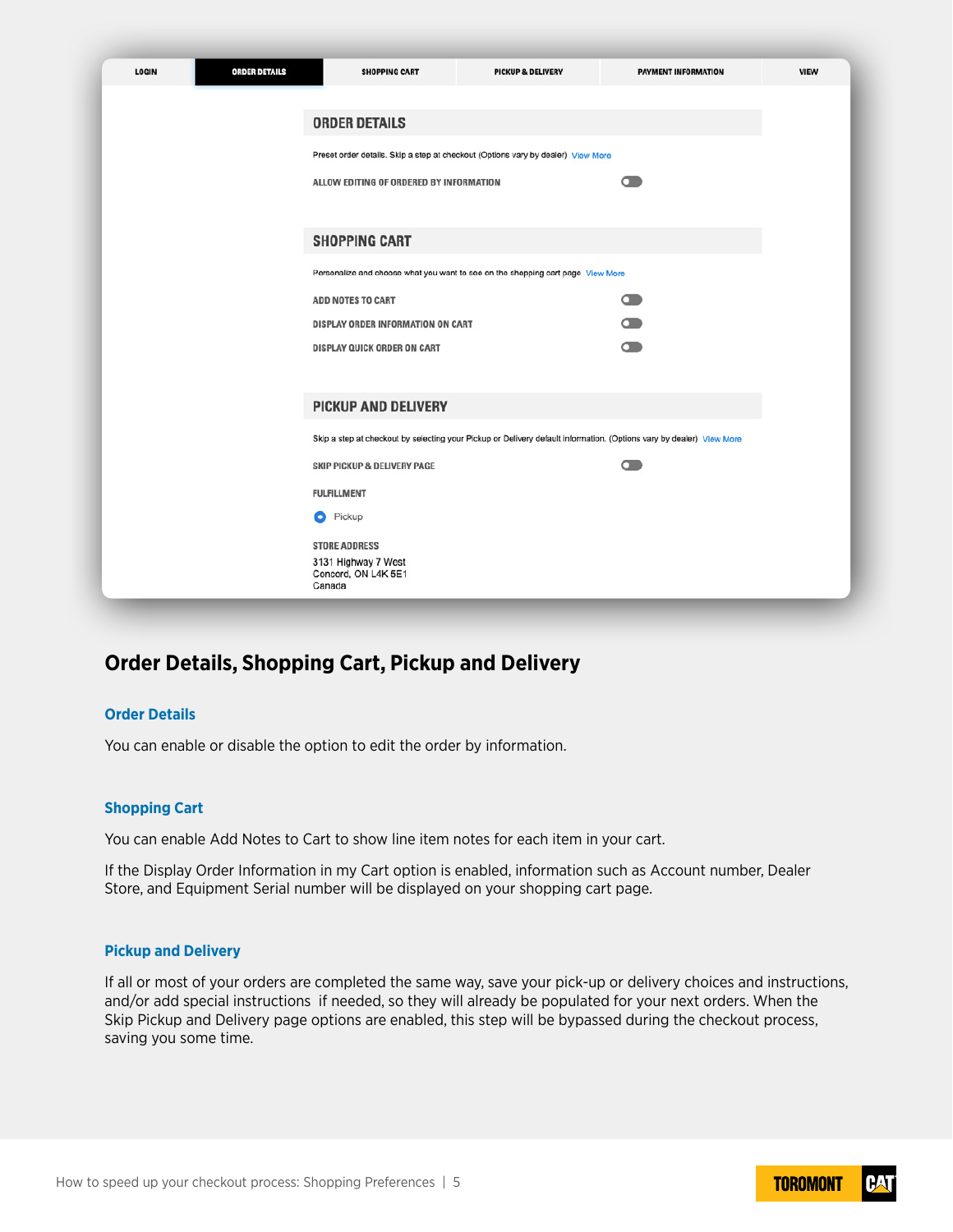| LOGIN             | <b>ORDER DETAILS</b> | <b>SHOPPING CART</b>                               | PICKUP & DELIVERY                                                                            | PAYMENT INFORMATION      | <b>VIEW</b> |
|-------------------|----------------------|----------------------------------------------------|----------------------------------------------------------------------------------------------|--------------------------|-------------|
|                   |                      | <b>PAYMENT INFORMATION</b>                         |                                                                                              |                          |             |
|                   |                      | <b>PAYMENT METHOD</b> (Optional)<br>Payment Method | Preset your payment information. Skip a step at checkout. (Options vary by dealer) View More | $\overline{\phantom{a}}$ |             |
|                   |                      | DISPLAY PURCHASE ORDER NUMBER                      |                                                                                              | D                        |             |
|                   |                      | <b>ENTER PURCHASE ORDER NUMBER HERE (Optional)</b> |                                                                                              |                          |             |
|                   |                      | Require P.O. Suffix (Optional)                     |                                                                                              |                          |             |
|                   |                      | <b>VIEW</b>                                        |                                                                                              |                          |             |
|                   |                      | <b>SHOW IMAGES IN CHECKOUT (Optional)</b>          | Configure the checkout parts images display. Save screen space, paper, and ink. View More    |                          |             |
|                   |                      | Display on screen<br>☑<br>Display on print<br>✓    |                                                                                              |                          |             |
|                   |                      |                                                    |                                                                                              |                          |             |
|                   |                      |                                                    |                                                                                              | <b>SAVE PREFERENCES</b>  |             |
| <b>FIND PARTS</b> |                      | <b>SUPPORT</b>                                     | <b>ACCOUNT</b>                                                                               | <b>CAT SOCIAL</b>        |             |

### **Payment Information, View**

#### **Payment Information**

Next, you will see Payment Options. You may see some different choices here depending on which payment methods you have selected with your local dealer.

Set your default payment method to use in order to have it selected by default when ordering.

#### **View**

The final option on the Shopping Preferences page is the View settings.

This allows you to set defaults for thumbnail images shown in the Shopping Cart, Order Summary, and Order Confirmation pages.

If you would like a more compact view on these pages, you can choose to turn off the images on screen, in printouts, or both.